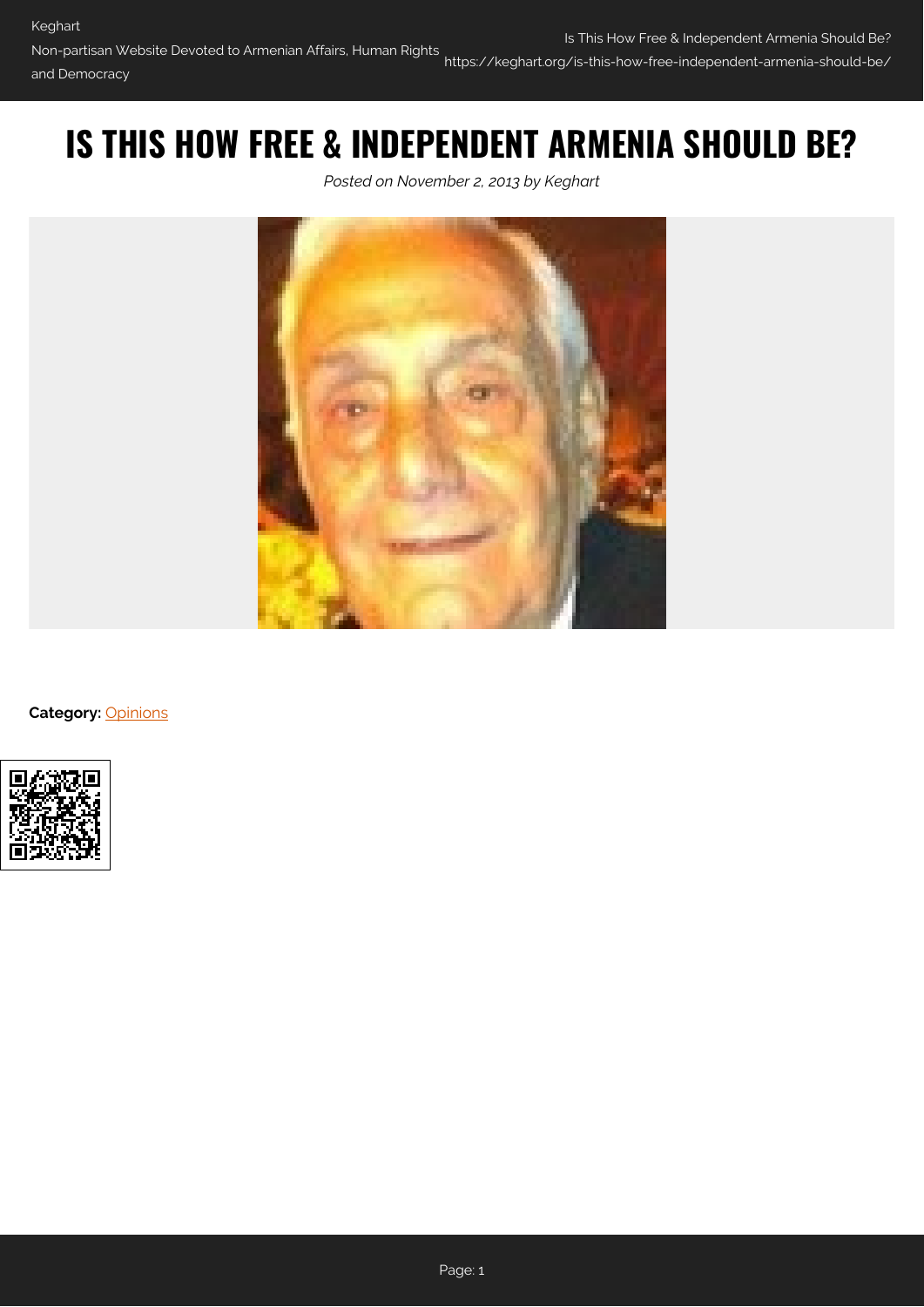## By Michael Mensoian, [The Armenian Weekly](http://www.armenianweekly.com/2013/11/02/is-this-how-our-free-and-independent-armenia-should-be/), 2 November 2013

#### *Michael Mensoian, J.D./Ph.D, is professor emeritus in Middle East and political geography at the University of Massachusetts, Boston, and a retired major in the U.S. army. He*  $\pmb{\times}$ *writes regularly for the Armenian Weekly.*

Let's begin by saying that we are proud to have a free and independent Armenia. That our country has been able to survive a brutal baptism, overcoming the devastating Spitak earthquake in 1988 during the waning days of the Soviet Union and the catastrophic collapse of its economy when the Bolshevik's socioeconomic experiment in state building self-destructed. It was an experiment that ignored accepted economic principles and the inextinguishable desire and determination of captive ethnic people to maintain their unique cultures. In addition to these significant obstacles, from its very inception Armenia was caught between its dependence on Moscow and its interest in strengthening its relationship with the West.

By Michael Mensoian, [The Armenian Weekly](http://www.armenianweekly.com/2013/11/02/is-this-how-our-free-and-independent-armenia-should-be/), 2 November 2013

#### *Michael Mensoian, J.D./Ph.D, is professor emeritus in Middle East and political geography at the University of Massachusetts, Boston, and a retired major in the U.S. army. He*  $\pmb{\times}$ *writes regularly for the Armenian Weekly.*

Let's begin by saying that we are proud to have a free and independent Armenia. That our country has been able to survive a brutal baptism, overcoming the devastating Spitak earthquake in 1988 during the waning days of the Soviet Union and the catastrophic collapse of its economy when the Bolshevik's socioeconomic experiment in state building self-destructed. It was an experiment that ignored accepted economic principles and the inextinguishable desire and determination of captive ethnic people to maintain their unique cultures. In addition to these significant obstacles, from its very inception Armenia was caught between its dependence on Moscow and its interest in strengthening its relationship with the West.

During these 22 tumultuous years, the three administrations that have governed Armenia have been challenged to balance the country's independence with the demands of Russian interests in the South Caucasus; the genocidal proclivity of Turkish-Azeri leaders; and the realization that its future is best oriented toward Western Europe. During these years the country has had all of the trappings that characterize a going political entity. Progress has been made and if we were to compare the Armenia of today with the Armenia of some 20 years ago, the progress has been palpable.

However, having noted the success in maintaining this precarious balance and the progress that has been made, it would be unfair to gloss over the adverse impact that these same administrations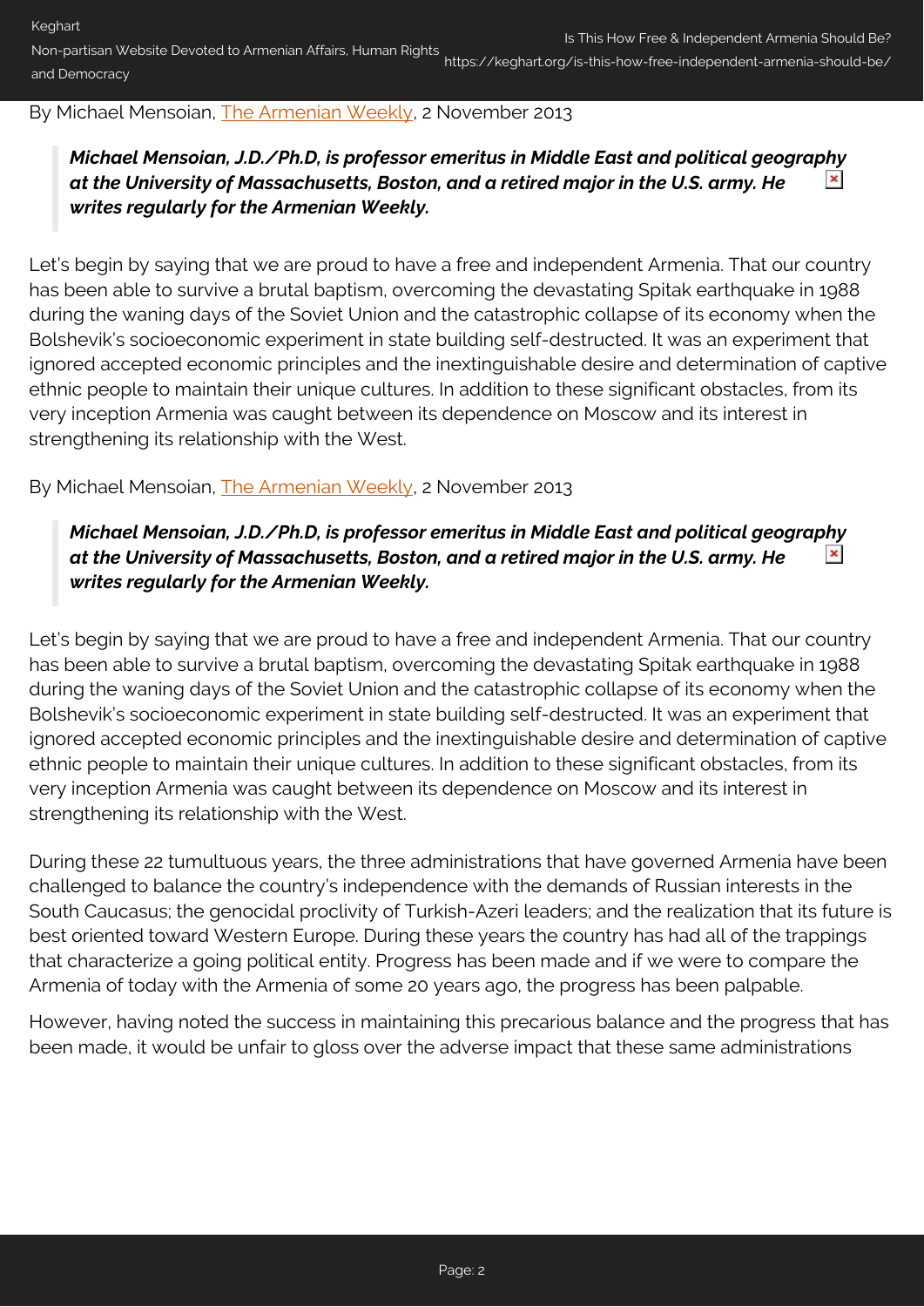https://keghart.org/is-this-how-free-independent-armenia-should-be/

have had on Armenia and its people. Some blame for what currently plagues Armenia lies with the opposition parties and their respective leadership. How the blame is apportioned is unimportant. The fact that there is blame to *share* is important.

A recent conference organized by the Ministry of Labor and Social Affairs and the UN Office in Armenia was held in Yerevan to explore the demographic challenges facing the country. For the administration to have its Labor and Social Affairs Ministry hold or even participate in such a conference is the height of cynicism: It is the unholy alliance between the ruling Republican Party and the oligarchs that has prolonged and intensified the economic malaise that plagues Armenia, and that is responsible for the demographic challenges the conference was to consider.

Yet, Deputy Minister Ara Petrosyan carried out his ministerial duties by citing the "Spitak earthquake…the collapse of the Soviet Union, the Karabagh War, and the transport blockade imposed by Azerbaijan and Turkey" as reasons Armenia has such a high level of poverty and unemployment.

Another factor for the serious decline in the annual population count is the below replacement-level fertility rate. The low birth rate in Armenia is not necessarily the same reason for the low birth rate that the conferees cited for developed countries, where opportunity costs are a significant factor in delaying marriages as well as encouraging lower birth rates. A study introduced by one of the participants "revealed that emigration of young… is determined by the lack of opportunities for professional growth and development, as well as the wish to live in a society with better protection of human rights, democracy, and governance." An endless number of studies on countries experiencing similar problems already cite these same reasons.

Another survey introduced during the conference indicated that emigration was encouraged by "systemic issues such as centralization of business and monopolies and issues in education and the judicial sector." In addition, "the business sector is handled by a group of people who are also directly involved in public administration, supervising specific areas or sectors of the economy. This makes smaller competitors vulnerable, causing unemployment and unequal distribution of income throughout society." Should any of these conclusions really come as a revelation to members of parliament and representatives of relevant government agencies who were in attendance, or to the opposition political leaders who sat on the sidelines while the very reasons cited were taking root.

The same tired excuse that the closed border with Turkey and Azerbaijan has been a contributing factor to Armenia's problems was mentioned again. This excuse will never die. Armenia did not close the border and if Turkey had allowed it to remain open, Armenia would have been overwhelmed by a Turkish economy that can out-produce at a lower per unit cost practically anything that Armenia produces or is likely to produce. Consider that Turkey's Gross Domestic Product (GDP) is over 45 times greater than Armenia's GDP. The argument in support of an open border is that it would reduce the cost of goods that Armenians purchase. True, but how does Armenia pay for these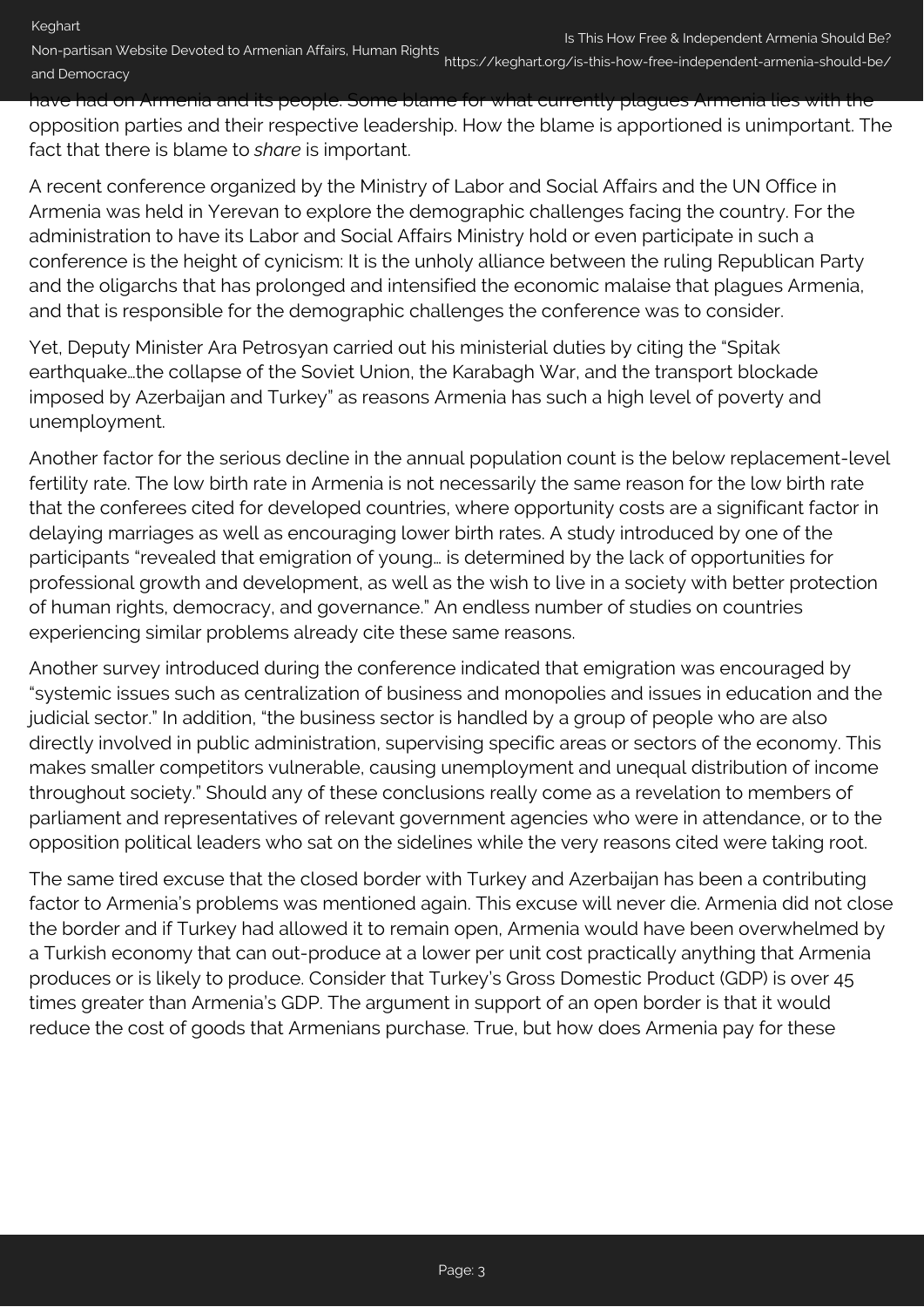Keghart

Non-partisan Website Devoted to Armenian Affairs, Human Rights and Democracy

https://keghart.org/is-this-how-free-independent-armenia-should-be/

goods? Since when is having an unfavorable balance of payment situation sound economics? Do proponents of an open border suggest that Turkey exploit workers in Armenia to produce the goods Armenians need? Who benefits? The Turkish businessman, or our connected politicians and oligarchs, or both. An open border without proper safeguards (which are most likely to be determined by the same unholy alliance of politicians and oligarchs that rule Armenia) would not benefit the Armenian worker and his family. In all likelihood, the Turkish lira would replace the Armenian dram as the currency of choice. Like Russia, Turkey would serve as a second magnet attracting our young people in search of employment and other opportunities.

## $\pmb{\times}$

Unfortunately, one can easily be misled by the veneer of vitality observed in Yerevan, which successfully masks the problems that engulf our country. The level of economic development in the country is inflated by the development that is taking place in our *mayrakaghak* (capital city)—development, by the way, that follows no comprehensive master plan other than to meet the profit motive of entrenched politicians and oligarchs. This development does very little to reduce the high level of poverty or unemployment; or to increase the limited educational and professional opportunities for our young people; or to stem the flow of individuals and families forced to leave Armenia in search of a better life.

Some opposition political parties have announced that they are prepared to address the demographic challenges that Armenia faces. Although the intent is sincere, it is based on an unrealistic assessment of the situation. The demographic challenges—stemming emigration and the below replacement-level fertility rate—are inextricably tied to a culture of governance where corruption and favoritism permeate all aspects of the economic, political, and judicial systems.

Sad to say, the political parties are in no position to lead a movement for change. Let's consider the various groups required for any effort to succeed. First and most important are the opposition leaders. Who among them has the charisma and the influence to create a working coalition of the required constituencies? Consider that there is no significant working relationship between any major opposition party and the various groups of activists. This should be the first step in broadening the base of any political party that is genuinely concerned with seeking change. Gaining the support of the electorate would seem to be a priority of the first order. If the people who are affected by existing conditions cannot be mobilized, what chance is there for change to occur? As it is, a significant number of voters most likely have no appetite for confrontation or have legitimate reasons to stay above the fray. Consider that some one million voters did not participate in the 2013 presidential election.

The third group essential to creating change lives is the diaspora. A firm relationship between opposition leaders and diasporan leaders is, at best, a work in progress. Two subsets of leaders can be identified: There are the wealthy philanthropists who work independently with government and religious leaders in Armenia to underwrite their personal projects. And there is a second group of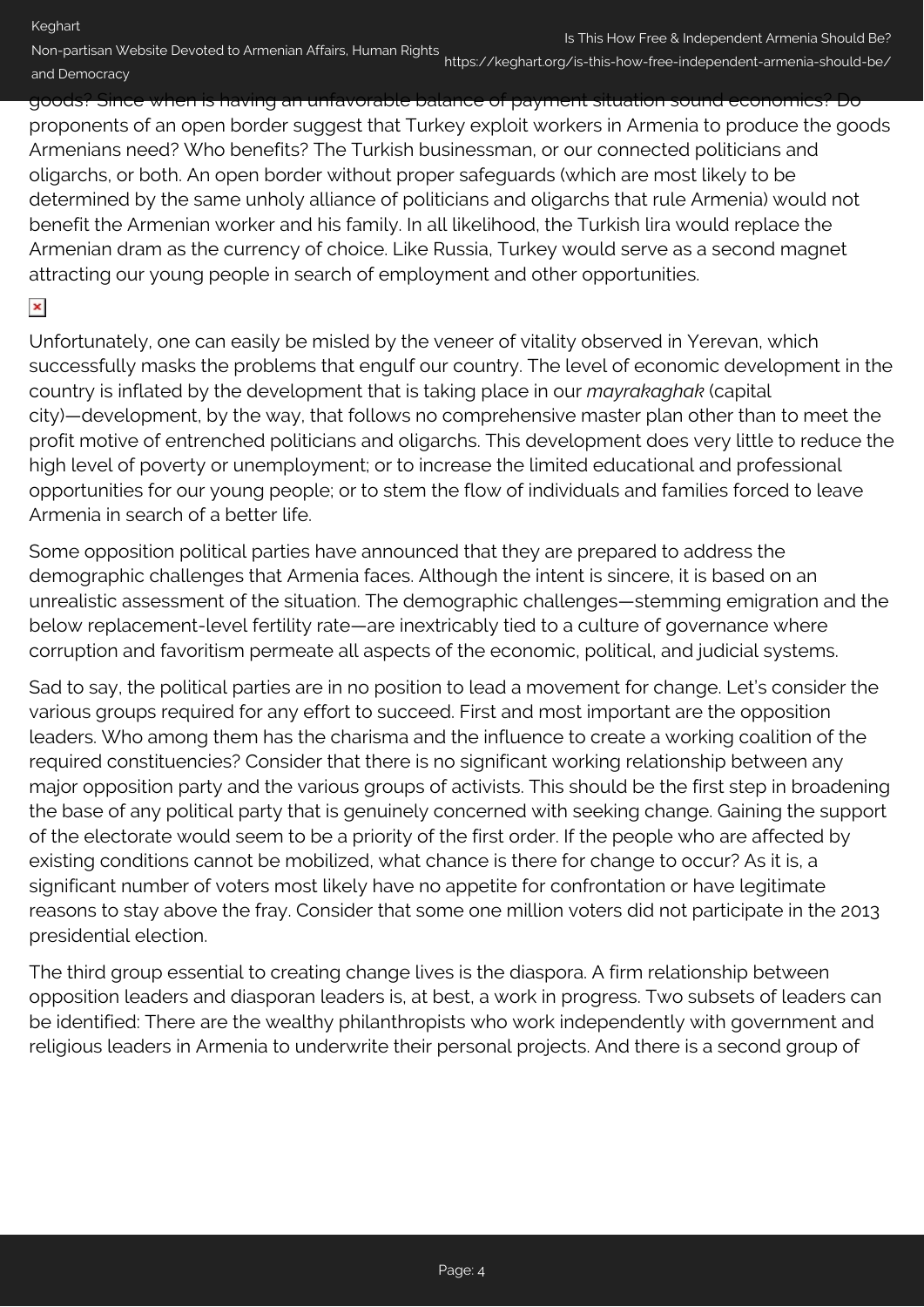https://keghart.org/is-this-how-free-independent-armenia-should-be/

# leaders who head the various organizations that solicit funds and channel humanitarian,

technological, and financial aid to Armenia and its people. The projects that are being funded and the aid that is being provided are important. However, in large part it is a band-aid approach because it responds primarily to the *immediate* needs of the people, such as medical services, meals for the elderly, making potable water available, environmental rehabilitation, housing, etc. These are among the many needs that the administration has failed to address. Underwriting projects and providing aid without any attempt to address the policies, corruption, and the oligarchic and oligopolistic systems that are directly responsible for the poverty, unemployment, and demographic situation that so desparately requires this aid does little to empower the people so that they can build a better Armenia and improve their quality of life.

Diasporan leaders have a duty to weigh-in and lend their support to a legitimate opposition movement. Many of these diasporan leaders have the ear of the president and the Catholicos, meeting regularly when occasions demand or when receiving a medal in recognition of their service. Each of us has a moral responsibility to help our country. There can be no excuse, when we have the opportunity, to turn a blind eye to what we know is the cause for the debilitating conditions affecting our people.

The final group that is a key to real change includes the president and the oligarchs who are the beneficiaries of the economic malaise they have created. Unfortunately it is not likely that they will acknowledge their avarice as being responsible for the existing conditions in Armenia and voluntarily change course.

We are a people with a brilliant history that extends over millennia who have overcome adversity so many times in our past. But today, we seem to be willing to sit idly by as our country withers slowly and possibly irretrievably into oblivion. This is neither an over dramatization or an exaggeration of existing conditions in *mer mayreni yergir.* Our problem is that the opposition leaders (group 1) talk a good game, but the results never live up to their rhetoric. The electorate (group 2), except for energetic groups of activists, for the most part has no sustained appetite for confrontation or believes there is no credible opposition to lead them. Based on past experiences, they have reason to believe it would be a futile effort. The diasporan leaders (group 3) are hesitant, or worse, do not believe that they should be involved in the internal politics of Armenia. They are doing their duty by underwriting their personal projects or funneling aid to our brothers and sisters in need. The only committed, determined entity in all of this is the ruling party and the oligarchs (group 4) who form the power structure that is the root-cause of the problems. They will not voluntarily participate in any effort to change a system they oversee that would jeopardize the wealth and influence they enjoy.

Until an effective movement can be formed where there is trust and understanding between the opposition political leaders, representative sectors of the electorate, and key diasporan leaders, our people will continue to experience these unacceptable and demoralizing conditions. Is this what our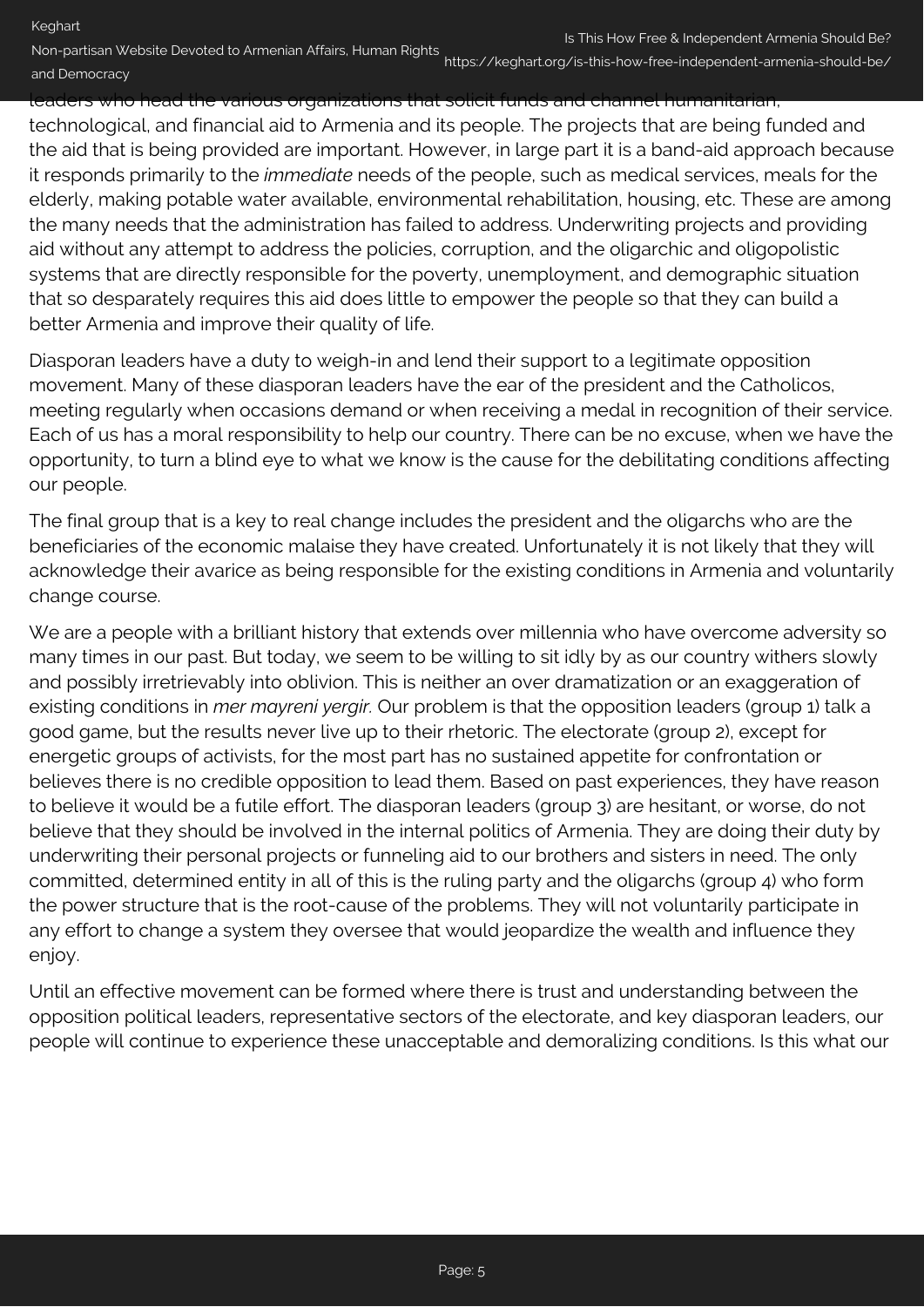### Keghart

Non-partisan Website Devoted to Armenian Affairs, Human Rights

and Democracy

https://keghart.org/is-this-how-free-independent-armenia-should-be/

free and independent Armenia should be?